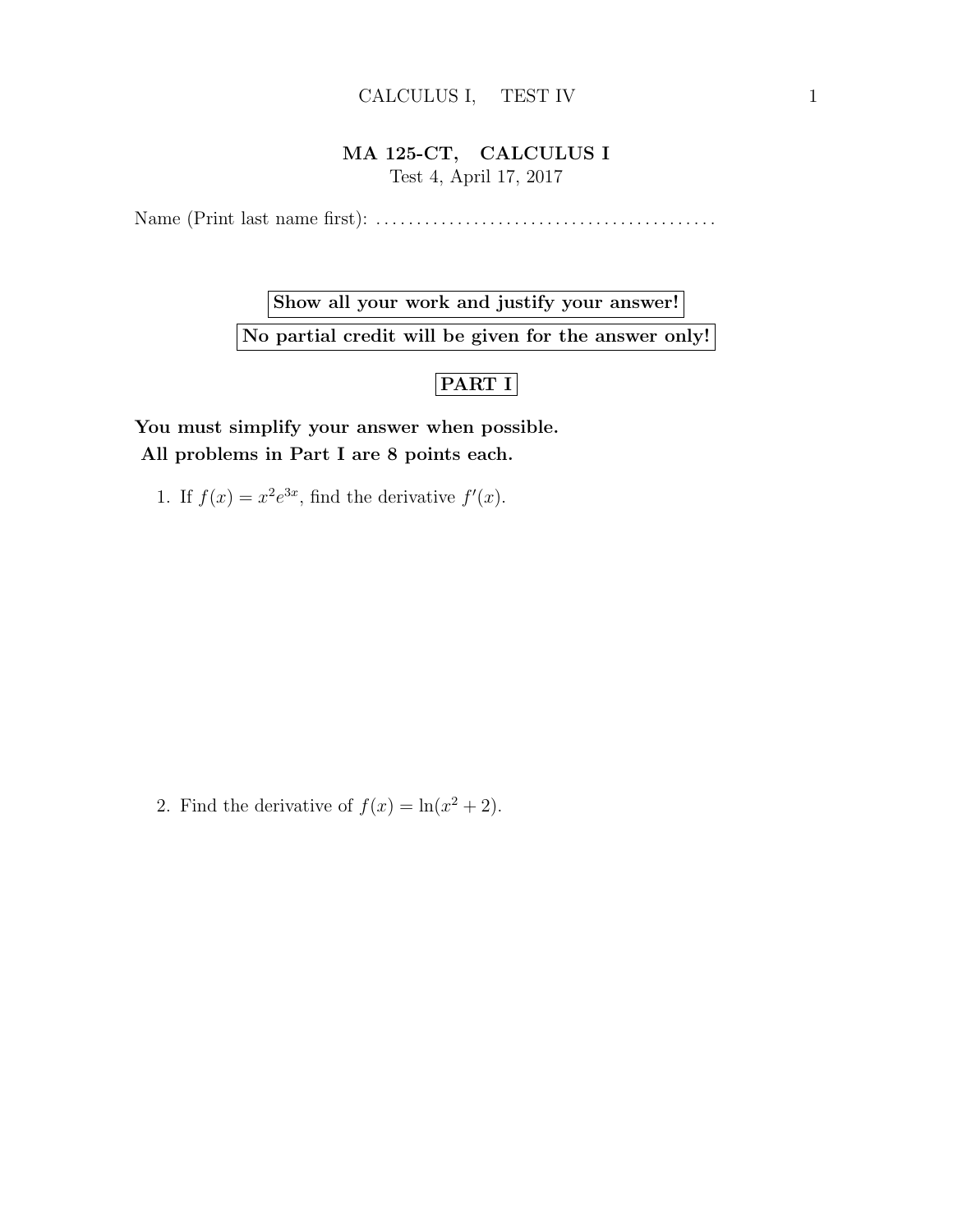3. Evaluate 
$$
\int e^{6x+1} dx
$$

4. Evaluate 
$$
\int \frac{1}{x \ln(x)} dx
$$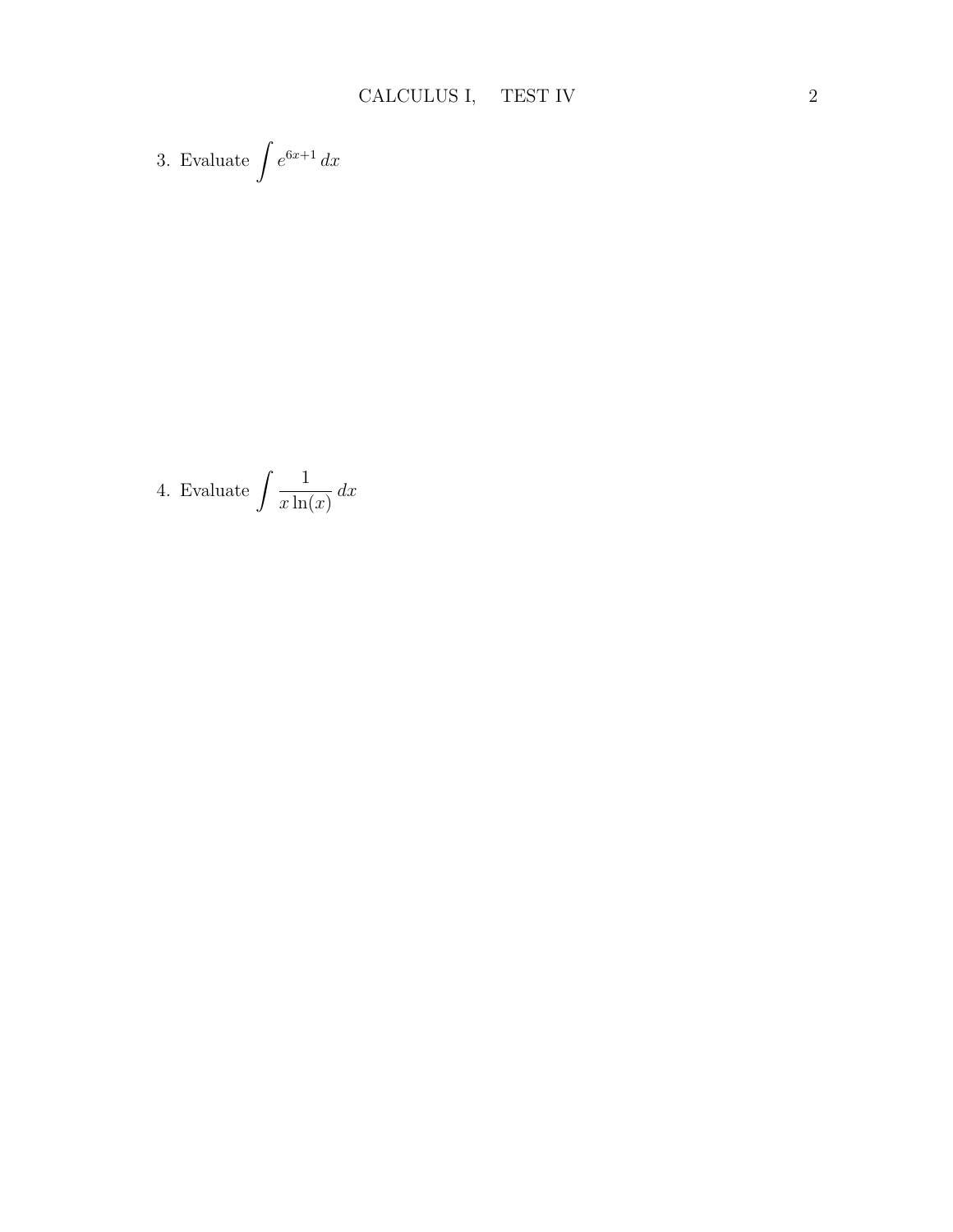5. Solve  $e^{2x-5} = 10$ .

6. Solve  $ln(4x + 3) = 2$ .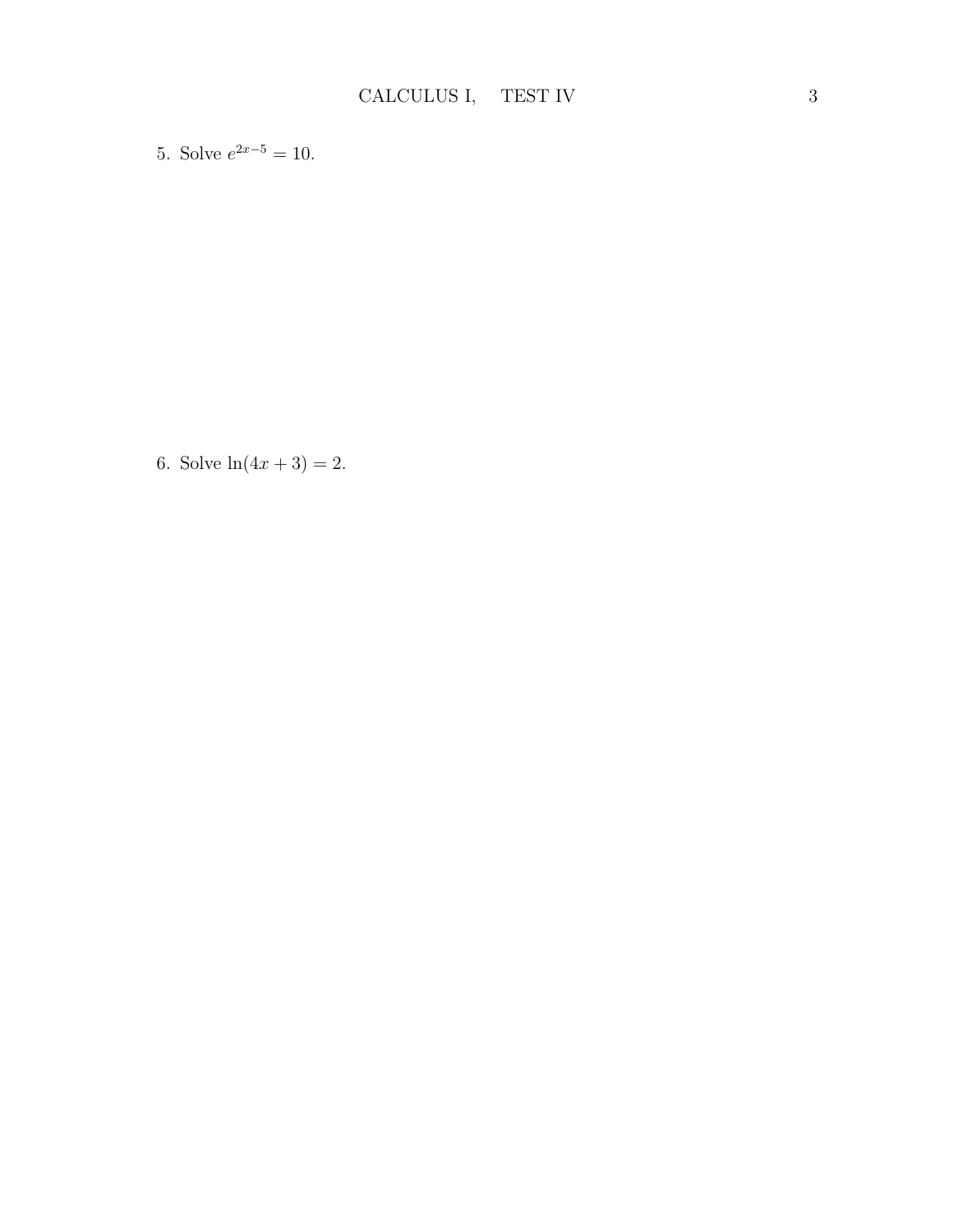7. Use Newton's method to approximate the solution of the equation  $sin(x) - 0.55 =$ 0 near  $\pi/6$ . Hint: choose  $x_1 = \pi/6$  and find  $x_2$ . Give only the expression for  $x_2$ and not its decimal value.

8. Given  $f(x) = x^7 + x^5 + 2$  show first that  $f(x)$  is one-to-one and then compute out  $f^{-1}(2)$ .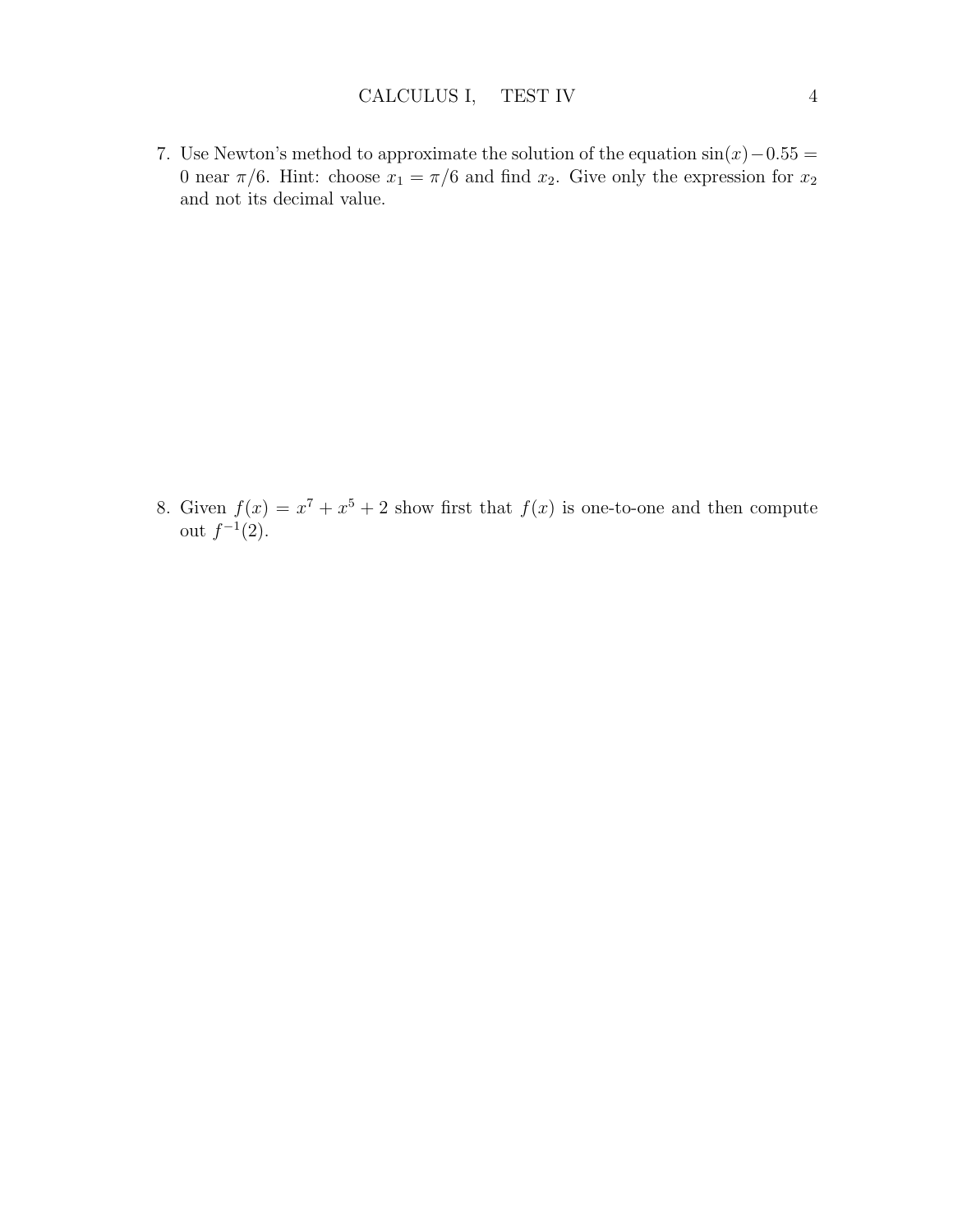## PART II

1. [10 points] Evaluate  $\int_0^2$ 1  $ln x$  $\boldsymbol{x}$ dx. Show your work and do NOT give a decimal number as your answer (i.e., give an expression involving an appropriate function as your answer).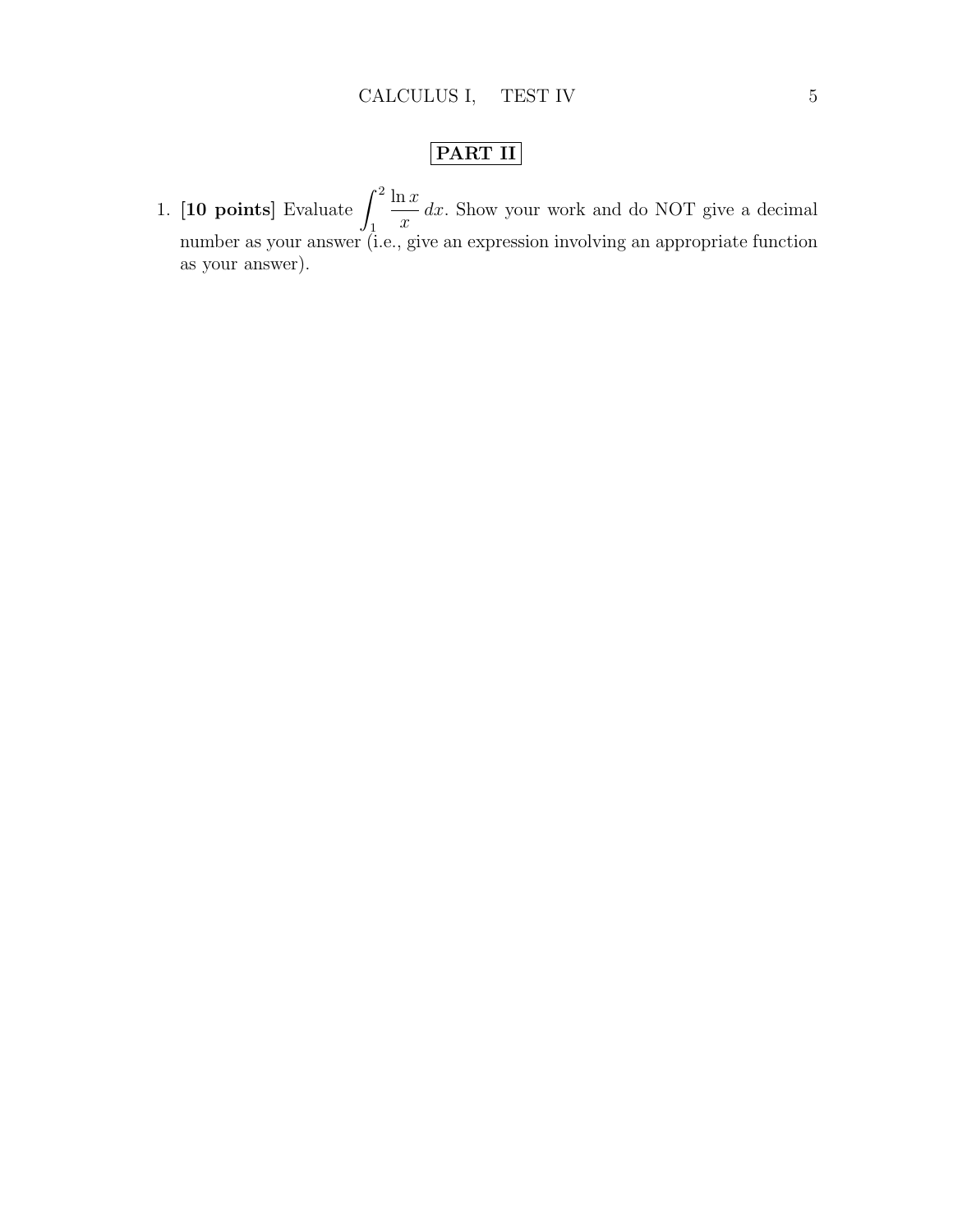- 2. [12 points]Given the graph of  $y = f(x)$  below read off the graph the following: (1) the value of  $y = f(4)$ 
	- (2) the value of  $x = f^{-1}(0)$

(3) Estimate the derivative  $f'(1)$ . (Hint: draw the tangent line and estimate its slope).

(4) Estimate the derivative of  $(f^{-1})'$  at 0. (Hint: draw the tangent line and estimate its slope). Indicate in the graph how you found your values!

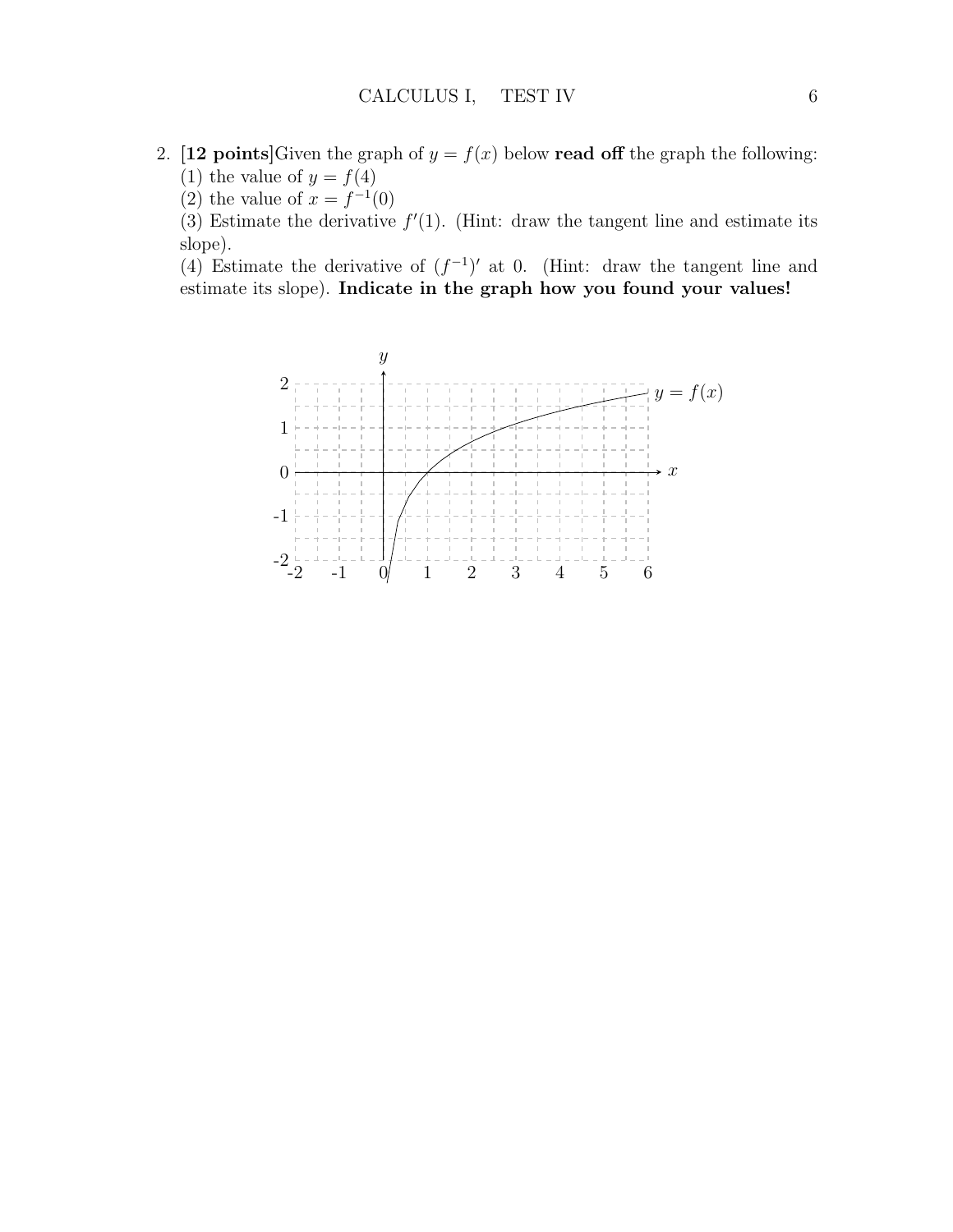## 3. [14 points]

Find absolute minimum and absolute maximum of the function  $f(x) = e^x(2-x)$ on the interval [2, 3].